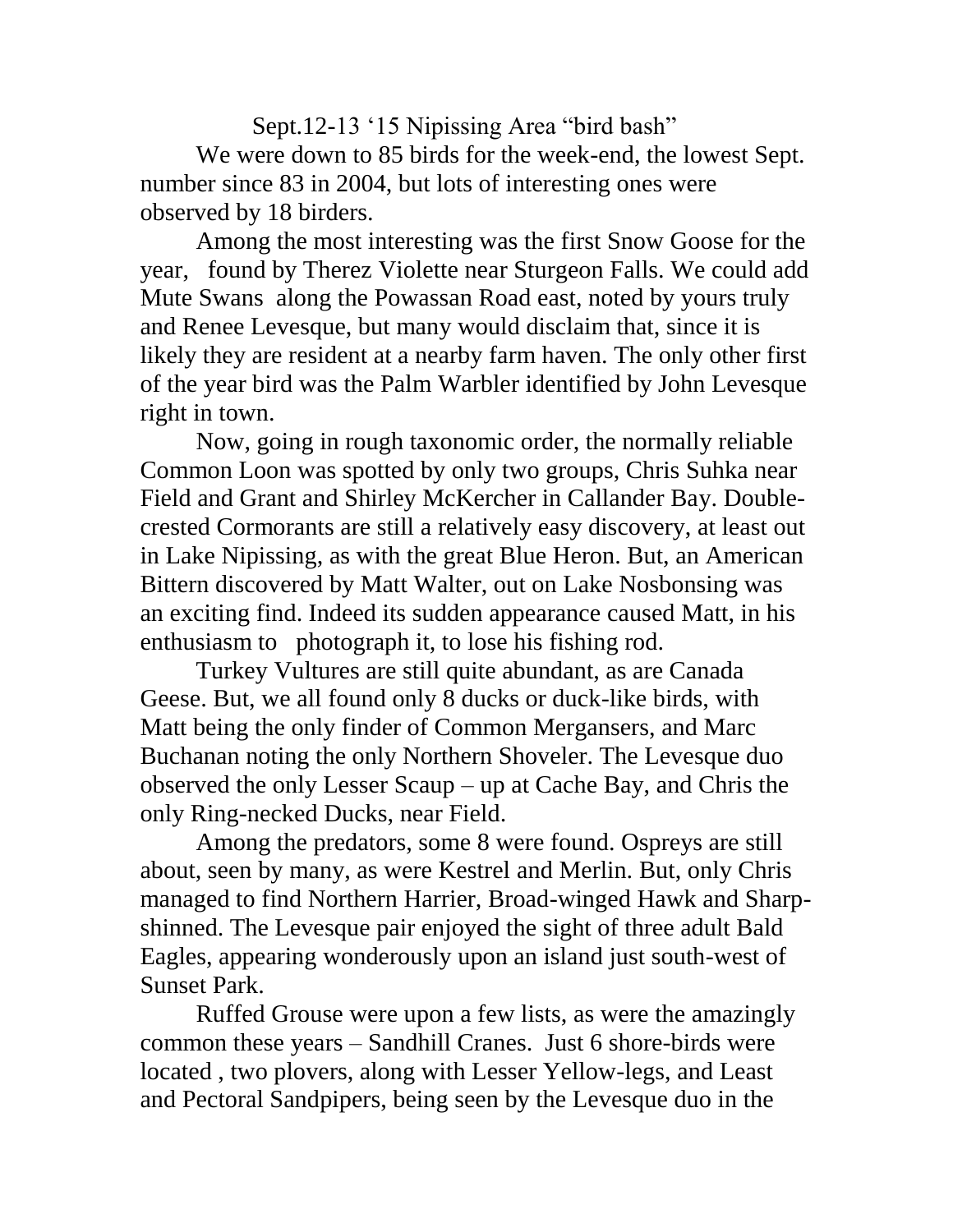Powassan lagoon, with Spotted Sandpipers seen only by the Mckerchers and by John, along the Lake Nipissing shoreline.

Three gull species were around, including the migrating nonbreeder in this vicinity, Bonaparte Gulls, being noted by several groups. Caspian and Common Terns were still at Cache Bay. Mourning Doves were seen by quite a few groups, including Linda Stoner and Rose McClelland.

Ruby-throated Hummingbirds were seen by many , including, Therez, – the last likely week–end for their presence in our area this year. The Belted Kingfisher was noted by a few groups, as was the Yellow-bellied Sapsucker, and our four other, main woodpeckers, (including in which family is the Northern Flicker), and of course the great Pileated observed by Peter and Pam Handley.

The Least Flycatcher was observed by Matt, the Eastern Phoebe by Greg and Pat Boxwell, and the Stoner pair. No vireos , nor swallows were noted, but the first since April – Gray Jay was on Chris's list. Both nuthatches were seen this month, the Whitebreasted not having been noted here since April, being found by Marc, and Matt. Chris found Golden-crowned Kinglets, the Levesque pair – the Ruby-crowned, with both groups also enjoying Eastern Bluebirds. American Robins are still about in good numbers, but the Swainson's Thrush was the only other thrush found, that by Matt.

Gray Catbirds and Brown Thrashers were still in the vicinity, though only Mary Ann Kenrick included the thrasher in her list. She also had Cedar Waxwings.

Ten fall warblers were discovered., the Nashville by Kaye, and by the Levesque combo who also found a Northern Waterthrush in Laurier Woods, the Chestnut-sided by the McKerchers and Kaye, the Pine by Marc and Chris, the American Redstart, Yellow-rumped and Common Yellow-throat by several, the Ovenbird by yours truly and by Chris, and the always pretty Wilson's by Matt.